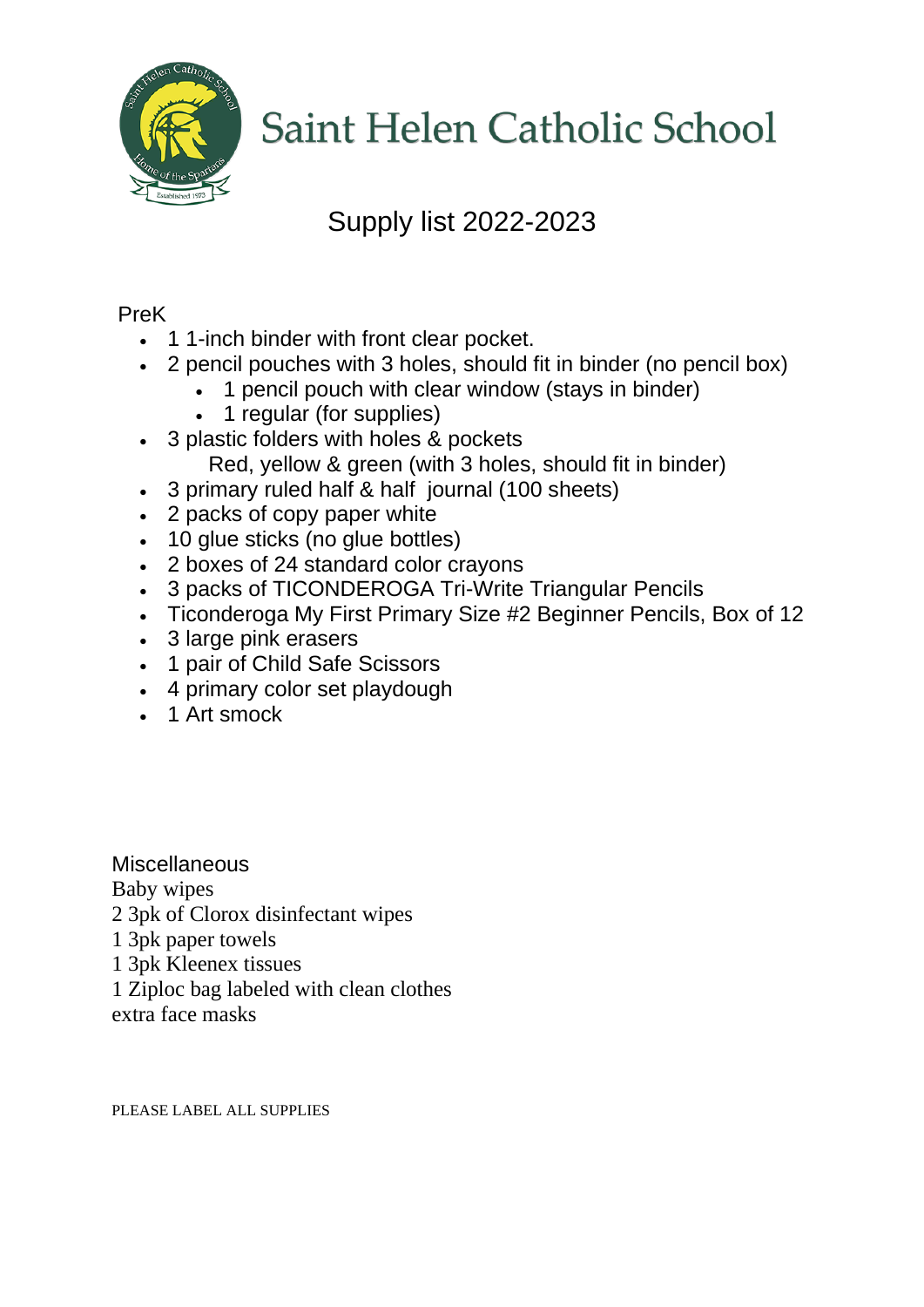

### Kindergarten - 1st grade students Supply list 2022-2023

- 1 1 ½ inch binder with front clear pocket.
- 1 pack of clear heavy duty sheet protectors for binder
- 2 pencil pouches with 3 holes, should fit in binder (no pencil box)
	- 1 pencil pouch with clear window
	- 1 regular with 3 holes, should fit in binder
- 3 plastic folders with holes & pockets
	- Red, yellow & green (with 3 holes, should fit in binder)
- 2 primary ruled journal (100 sheets)
- 4 notebook wide rule
- 2 packs of copy paper white
- 1 pack of Astro bright classic paper
- 10 glue sticks (no glue bottles)
- 2 boxes of 24 standard color crayons
- 2 packs of Ticonderoga sharpened # 2 pencils
- 1 pack pencil grip for handwriting
- 1 pack of My first Ticonderoga pencil
- 3 large pink erasers
- 1 pair of Child Safe Scissors
- 1 Art smock
- 1 watercolor paint set (Art)
- 1 dry erase board/(child size) w/marker

### **Miscellaneous**

Baby wipes

2 3pk of Clorox disinfectant wipes

- 1 3pk paper towels
- 1 3pk Kleenex tissues

hand sanitizer

1 Ziploc bag labeled with clean clothes

extra face masks

PLEASE LABEL ALL SUPPLIES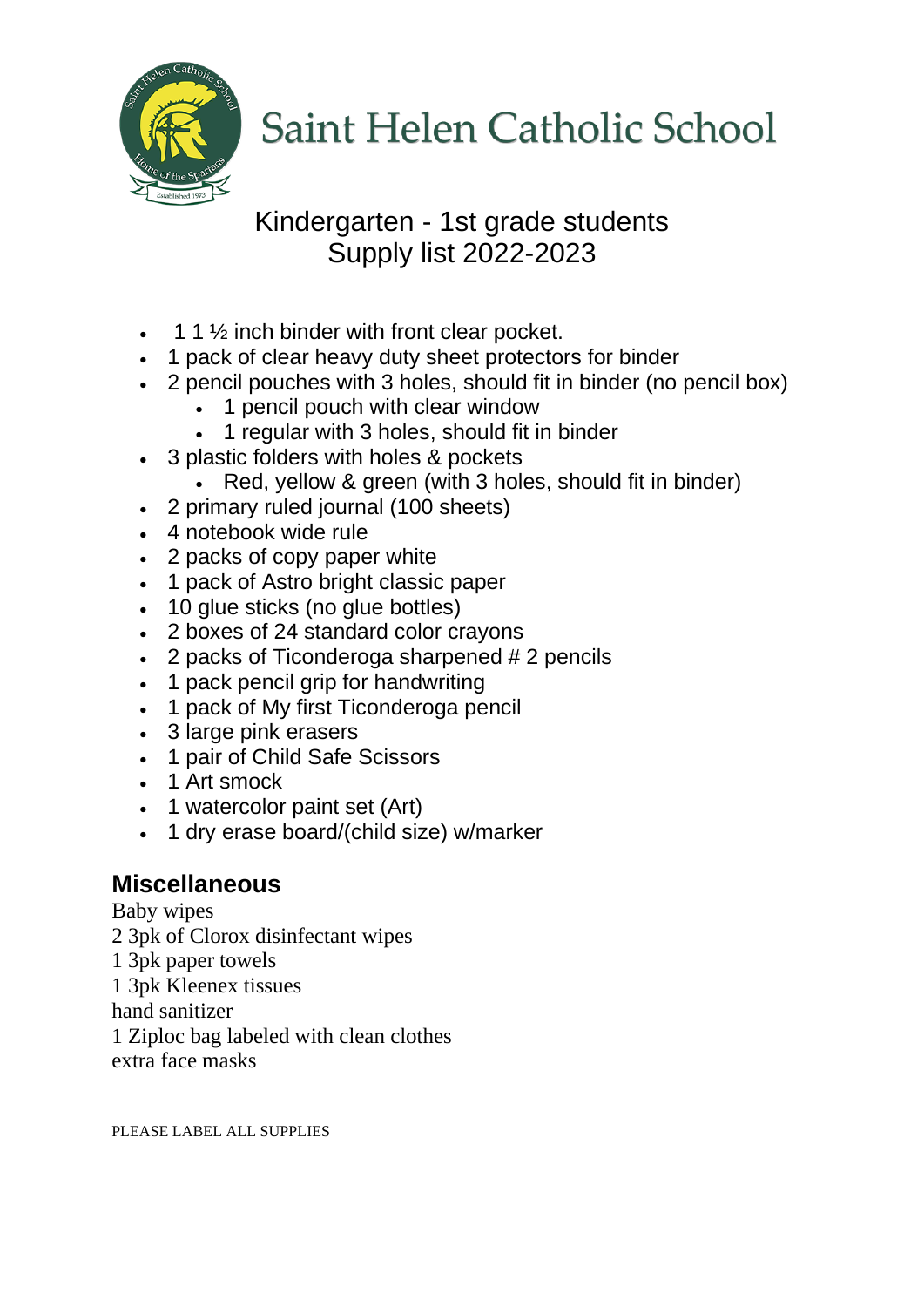

## Grades 2-4 Supply list 2022-2023

- $\cdot$  1 1  $\frac{1}{2}$  inch binder with front clear pocket.
- 2 pencil pouches with 3 holes, should fit in binder (no pencil box)
	- 1 pencil pouch with clear window
	- 1 regular with 3 holes, should fit in binder
- Plastic folders with holes & pockets
	- Red, yellow & green (with 3 holes, should fit in binder)
	- Orange, Blue, Purple, Red, Yellow & Green only (three prong folder with pockets)
- 1 pack of clear heavy duty sheet protectors for binder
- 1 composition book wide rule
- 5 notebooks wide rule (with holes to fit in binder)
- 2 packs of copy paper white
- 1 pack of Astro bright paper
- 10 glue sticks (no glue bottles)
- 2 boxes of 24 standard color crayons
- 2 boxes of color pencils
- 1 pack of markers
- 2 packs of sharpened # 2 pencils
- 3 large pink erasers
- 1 pack of blue or black pens
- 1 pack of red pens
- 1 pair of Safety Scissors
- 1 watercolor paint set
- Oil pastel crayons
- Dry erase markers

### **Miscellaneous**

2 3pk of Clorox disinfectant wipes

- 1 3pk paper towels
- 1 3pk Kleenex tissues

hand sanitizer

extra face masks

PLEASE LABEL ALL SUPPLIES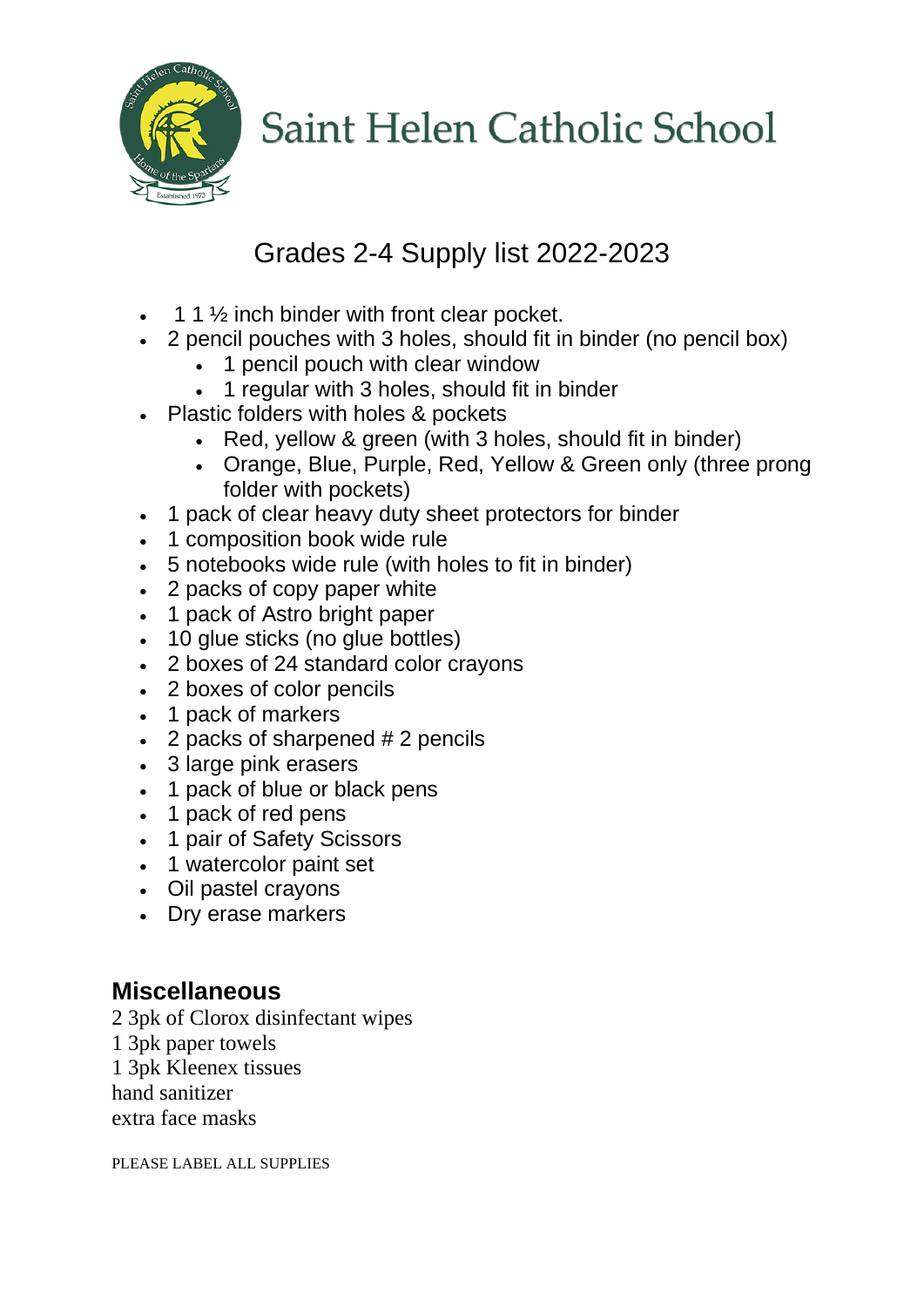

## 5th Grade Supply list 2022-2023

- 1 1 ½ inch three ring binder with clear pocket
- 1 packet Loose leaf paper
- 1 5 subject notebook college ruled
- 3 Plastic folders with pockets with holes (should fit in binder) 3 folders with prongs & pockets
- 1 pack of blue or black pens
- 1 pack of green pens
- 1 pack of highlighters
- 2 packs of copy paper white
- 6 glue sticks (no glue bottles)
- 2 boxes of color pencils
- 1 pack of markers
- 2 packs of #2 pencils
- Erasers toppers
- 1 pair of Scissors
- 1 pack of Art erasers
- 1 pack of Art pencils for sketching
- Oil pastel crayons
- 1 watercolor paint set

#### **Miscellaneous**

- 2 3pk of Clorox disinfectant wipes
- 1 3pk paper towels
- 1 3pk Kleenex tissues

hand sanitizer

extra face masks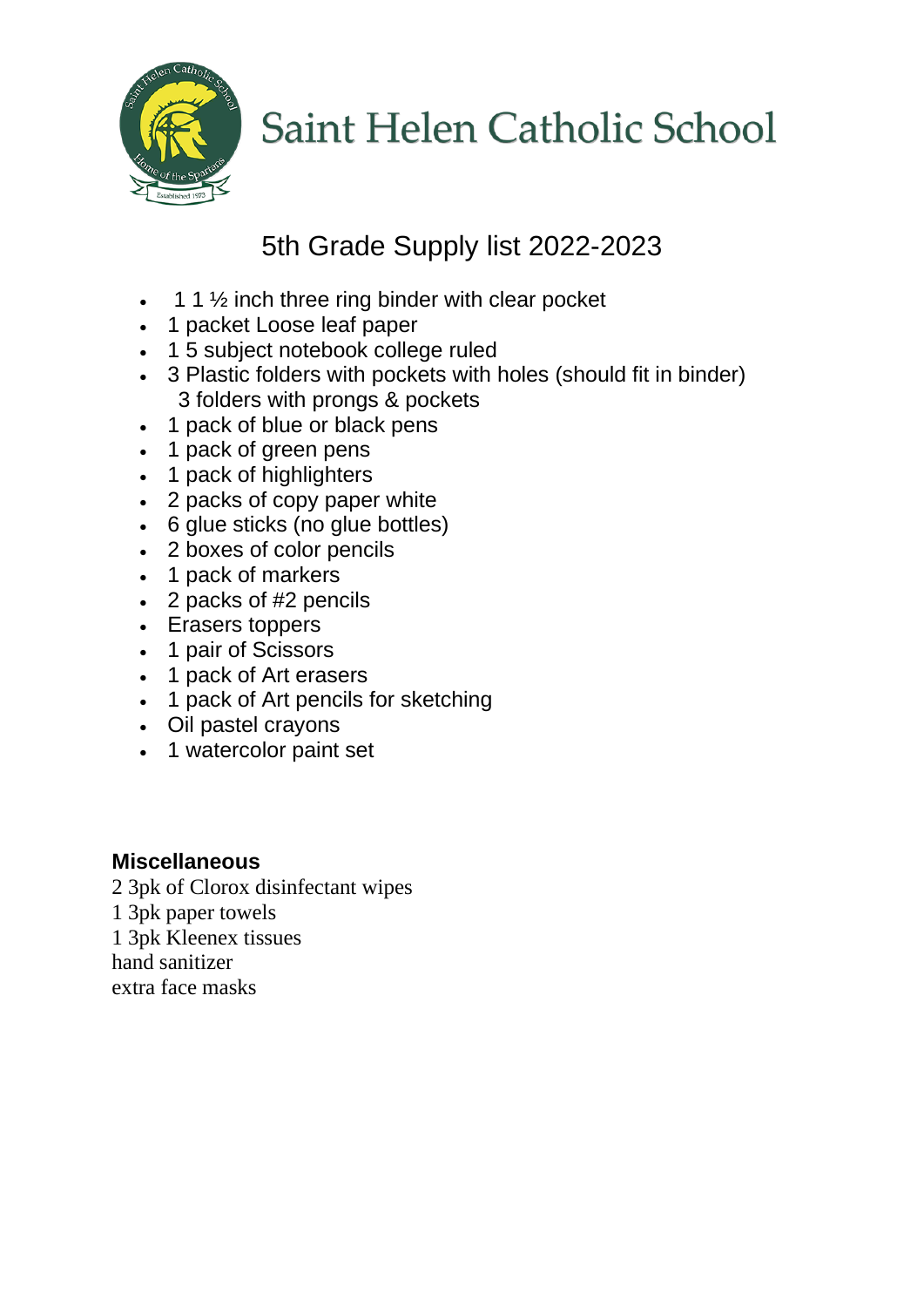

## 6th grade Supply list 2022-2023

- 1 1  $\frac{1}{2}$  inch three ring binder
- 1 packet Loose leaf paper
- 1 packet of graph paper
- 1 three subject notebook (red only)
- 2 two subject notebooks (red only )
- 3 three prong folders with pockets (red only)
- 3 folders with holes to fit in binder
- 1 pack of blue or black pens
- 1 pack of red pens
- 1 pack of green pens
- 1 pack of highlighters
- 1 Textbook Book Cover
- 2 packs of copy paper white
- 6 glue sticks (no glue bottles)
- 2 boxes of color pencils
- 1 pack of markers
- $\cdot$  2 packs of  $# 2$  pencils
- Erasers toppers
- 1 pair of Scissors
- Art erasers
- Art pencils for sketching
- Oil pastel crayons

#### **Miscellaneous**

2 3pk of Clorox disinfectant wipes

- 1 3pk paper towels
- 1 3pk Kleenex tissues

hand sanitizer

extra face masks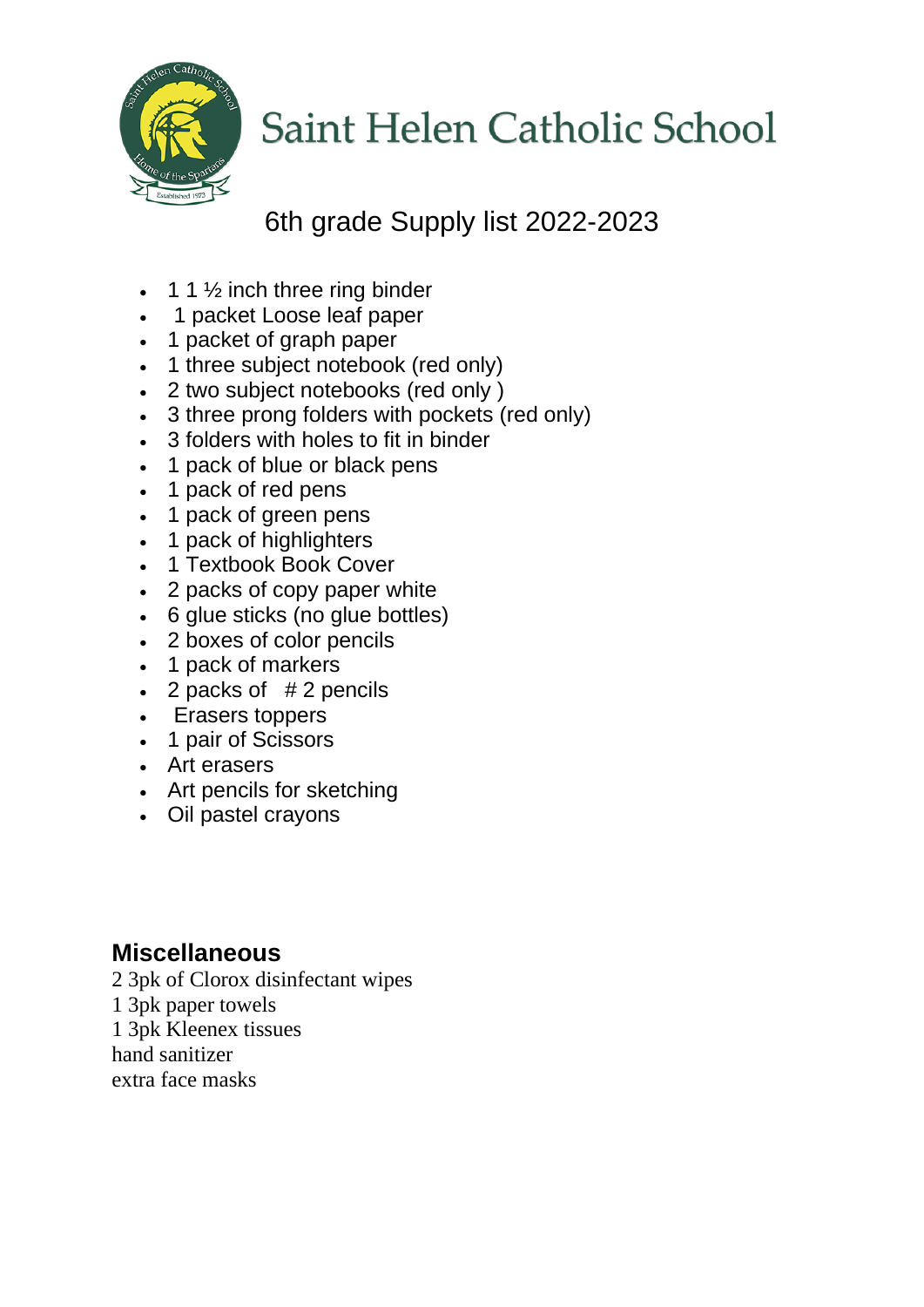

## 7th grade Supply list 2022-2023

- 1 1  $\frac{1}{2}$  inch three ring binder
- 1 packet Loose leaf paper
- 1 packet of graph paper
- 1 three subject notebook college ruled (Yellow only)
- 2 two subject notebooks college ruled (yellow only)
- 3 folders with holes to fit in binder pockets
- 3 three prong folders with pockets (yellow only)
- 1 pack of blue or black pens
- pack of blue or black pens
- 1 pack of red pens
- 1 pack of green pens
- 1 pack of highlighters
- 1 Textbook Book Cover
- 2 packs of copy paper white
- 6 glue sticks (no glue bottles)
- 2 boxes of color pencils
- 1 pack of markers
- 2 packs of  $# 2$  pencils
- Erasers toppers
- 1 pair of Scissors
- Art erasers
- Art pencils for sketching
- Oil pastel crayons

### **Miscellaneous**

2 3pk of Clorox disinfectant wipes

1 3pk paper towels

1 3pk Kleenex tissues

hand sanitizer

extra face masks